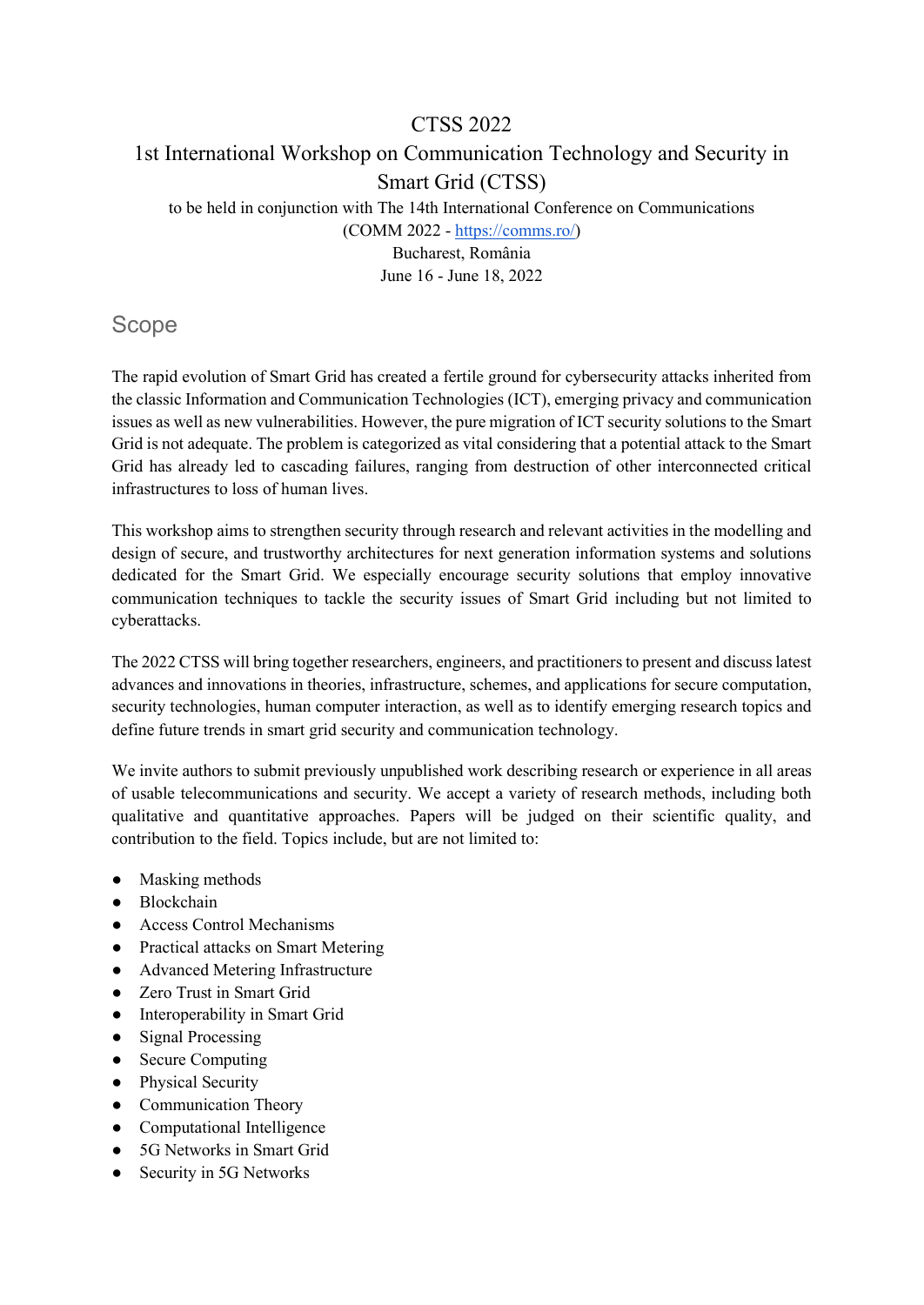- Vehicular Electronic Systems and Smart Grids
- Electronic Systems Design for Smart Grids
- Smart Grid for home health care
- Blockchain/Smart contracts for auditability and accountability
- Novel attacks and protection solutions in communications and Smart Grid

# Important Dates

| <b>Submission Deadline</b>                       | <b>March 28, 2022</b>   |
|--------------------------------------------------|-------------------------|
| <b>Author Notification</b>                       | <b>April 29, 2022</b>   |
| Camera-ready papers<br>due                       | May 14, 2022            |
| CTSS Workshop $\omega$<br><b>COMM</b> Conference | June 16 - June 18, 2022 |

# Paper submission

Prospective authors are invited to submit original, previously unpublished technical papers for presentation in the conference sections and for publication in the COMM2022 Conference Proceedings. Since 2010, the papers presented at the conference have been published in IEEEXplore and ISI database. IEEE reserves the right to exclude a paper from distribution after the conference, including IEEE Xplore® Digital Library, if the paper is not presented by the author at the conference. To submit your contribution, please adhere strictly to the conference guidelines available here https://www.comms.ro/paper-submission.html.

# Organizing committee

**Alexandru Vulpe,** University Politehnica of Bucharest, România[, alex.vulpe@radio.pub.ro](mailto:alex.vulpe@radio.pub.ro)

**Marius Vochin,** University Politehnica of Bucharest, România, [marius.vochin@upb.ro](mailto:marius.vochin@upb.ro)

**George Suciu,** Beia Consult Internațional, România, [george@beia.ro](mailto:george@beia.ro)

# Project support

The workshop is organized from the following international projects:

Scalable, trustEd, and interoperAble pLatform for sEcureD smart GRID [\(SealedGRID\)](http://sgrid.eu/), H2020 project no. 777996,<https://www.sgrid.eu/>

Testing and Evaluating Sophisticated information and communication Technologies for enaBling scalablE smart griD Deployment (TESTBED2), H2020 project no. 872172,<https://www.testbed2.org/> A Massive MIMO Enabled IoT Platform with Networking Slicing for Beyond 5G IoV/V2X and Maritime Services (SOLID-B5G), NO Grants 2019 - Collaborative Research Projects project no. 42/2021,<https://solid-b5g.upb.ro/>